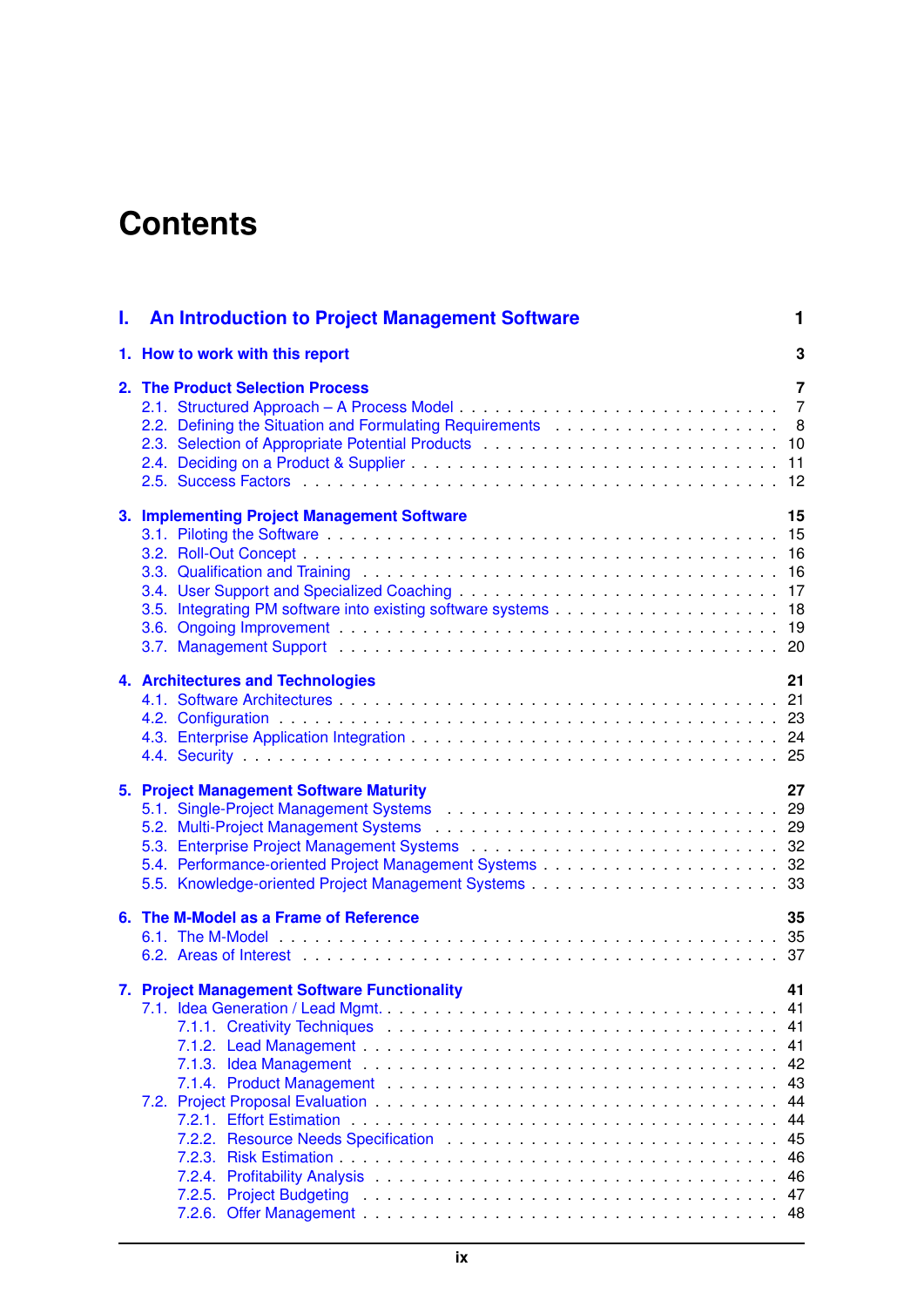|     | <b>8</b> Recearch Decian                                                                                       | 81       |
|-----|----------------------------------------------------------------------------------------------------------------|----------|
| II. | <b>Market Overview</b>                                                                                         | 79       |
|     |                                                                                                                |          |
|     | 7.11.7. User Interface entrance in the series of the series of the series of the series of the series of the s |          |
|     |                                                                                                                | 77       |
|     |                                                                                                                | 75       |
|     |                                                                                                                | 75       |
|     |                                                                                                                | 74       |
|     |                                                                                                                | 74       |
|     |                                                                                                                | 73       |
|     |                                                                                                                | 73       |
|     |                                                                                                                | 72       |
|     |                                                                                                                | 71<br>72 |
|     | 7.10.1. Invoicing                                                                                              | 71       |
|     |                                                                                                                | 71       |
|     |                                                                                                                |          |
|     |                                                                                                                |          |
|     |                                                                                                                |          |
|     |                                                                                                                |          |
|     |                                                                                                                |          |
|     |                                                                                                                |          |
|     |                                                                                                                |          |
|     |                                                                                                                |          |
|     |                                                                                                                |          |
|     |                                                                                                                |          |
|     |                                                                                                                |          |
|     |                                                                                                                |          |
|     |                                                                                                                |          |
|     |                                                                                                                |          |
|     |                                                                                                                |          |
|     |                                                                                                                |          |
|     |                                                                                                                |          |
|     |                                                                                                                |          |
|     |                                                                                                                |          |
|     |                                                                                                                |          |
|     |                                                                                                                |          |
|     |                                                                                                                |          |
|     |                                                                                                                |          |
|     |                                                                                                                |          |
|     |                                                                                                                |          |
|     |                                                                                                                |          |
|     |                                                                                                                |          |
|     |                                                                                                                |          |
|     |                                                                                                                |          |
|     |                                                                                                                |          |
|     |                                                                                                                |          |
|     |                                                                                                                |          |
|     |                                                                                                                |          |
|     |                                                                                                                |          |
|     |                                                                                                                |          |
|     |                                                                                                                |          |
|     |                                                                                                                |          |
|     |                                                                                                                |          |

| 8. Research Design |  |
|--------------------|--|
|                    |  |